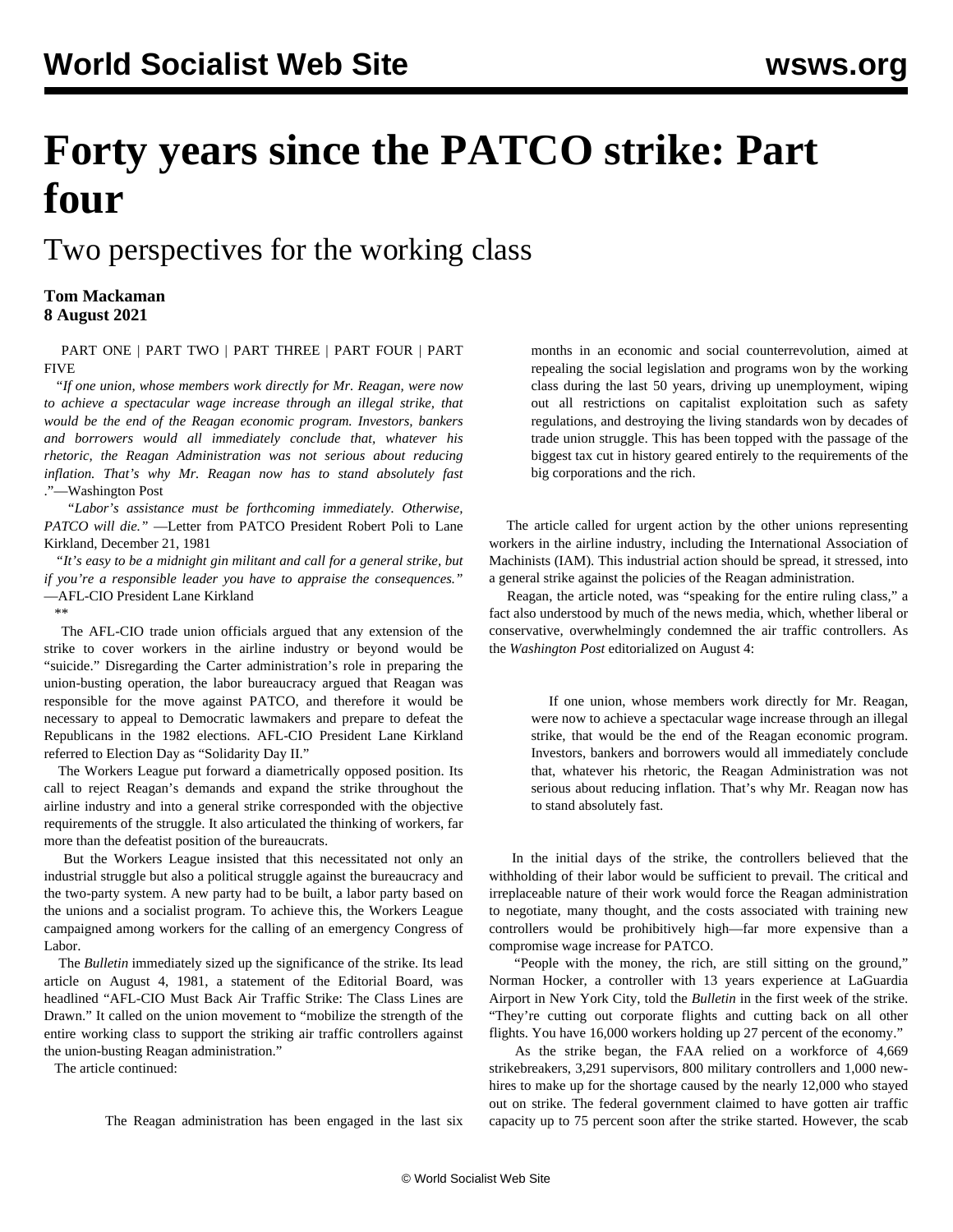labor force in no way matched the skill and quality of the striking workers. [1]

 "I'm concerned. I would not be in an airplane today if I could avoid it," Mitch Cook, a striking controller from La Guardia, told the *Bulletin*. "Right now there are three supervisors and EPDS, that's Evaluation Proficiency Development Specialist, in the tower. Normally there are 10 people. It's a mockery to think they could bring in military controllers to control here. The union understands what the capabilities of these men are. Our union is going to stand strong and united."

 In fact, the firing of the PATCO workers did seriously jeopardize travelers. The National Transportation Safety Board (NTSB) later found that "in some instances, developmental controllers were certified on a position in the morning and were conducting on-the-job training at that same control position for another developmental controller in the afternoon of the same day."

 The Federal Aviation Administration (FAA) attributed a fatal air crash near San Jose, California to pilot error. Two light planes on approach to the city's airport collided in the air two miles short of the runway, killing one person and injuring two. The midair collision August 17 was the first in San Jose airport's history, and it was the first in which the FAA cleared the air traffic controller, a strikebreaker, of responsibility within hours. It was also the first fatal accident of that period in which PATCO was excluded from the investigation.

 On January 13, 1982, a major disaster took place when an Air Florida Boeing 737 crashed into a bridge over the Potomac River in Washington D.C. shortly after takeoff, killing 78. It is possible that controller error played a role in this disaster, as snow buildup on the plane after an extended period of wait time on the runway was the likely cause.

 The National Transportation Safety Board (NTSB) found controller error as a factor as well in a crash 10 days later at Boston's Logan Airport. That crash resulted in the death of two people onboard. And well after the strike ended, the federal government accepted responsibility for the crash on July 9, 1982 of Pan Am Flight 759, which killed 153 passengers, admitting that scab controllers had failed to provide adequate instruction to pilots flying in difficult weather conditions. [2]

 There were many more near-misses as a result of inexperienced or incompetent air traffic controllers guiding flight patterns. While the FAA hid this information from the flying public, the Canadian Air Traffic Control Association (CATCA) documented 41 unsafe incidents on routes between the US and Canada or near the Canadian border after only one week of the strike, including a number of "near-misses."

 Reagan was perfectly willing to risk the lives of air travelers to destroy PATCO. Clearly, much more was at stake in this strike than the controllers' own contract negotiations.

 Many strikers told the *Bulletin* that they viewed their struggle as being waged on behalf of the entire working class. Were they to lose, they said, the union-busting campaign would spread throughout the economy. For these same reasons, many controllers and rank-and-file workers in other industries realized that PATCO could not be left to struggle alone.

 "The main thing is that how Reagan handles PATCO will be a precursor to how he handles strikes in general and the whole labor movement," LaGuardia controller Norman Hocker told the *Bulletin* on August 5. "Here, we are making the first stand."

 Calls for joint action soon began to emerge from workers in other industries, who recognized the historic nature of the Reagan administration's assault. The *Bulletin* and the Workers League amplified this sentiment. On Friday, August 7, the *Bulletin* ran a front-page banner headline, "Mobilize Labor Behind Air Traffic Controllers: AFL-CIO Must Call General Strike!"

 On August 15, Ed Winn, a member of the Transport Workers Union (TWU) Local 100 Executive Board in New York City, addressed a rally of some 400 controllers and their supporters near JFK Airport. Winn, also a

leading member of the Workers League, read a resolution to be introduced at the next TWU executive board meeting calling for emergency action in support of PATCO and demanding a general strike by the entire AFL-CIO.

 The same week, Houston Local 15 of the IAM sent telegrams to Kirkland and IAM President William Winpisinger demanding that a general strike be called.

 Even union officials were compelled to acknowledge the sentiment for a general strike. Ralph Liberato, a Michigan AFSCME official, was asked on October 16 by the *Bulletin* whether the Michigan AFL-CIO would initiate the call for a general strike in support of PATCO. Liberato said, "There's been an awful lot of talk about this among our members, and a lot them are asking why we don't do it."

 Similarly, on August 26, David Roe, president of the Minnesota AFL-CIO, told a *Bulletin* reporter that "the feeling for a general strike is strong and growing." Claiming that he would support one, he said the ultimate decision rested with the federation's Executive Council. In September, 800 delegates at the annual convention of the Minnesota AFL-CIO voted unanimously in favor of calling on the national AFL-CIO to launch a nationwide general strike.

 In late September, Kirkland admitted that there was overwhelming rankand-file sentiment for a general strike. "I have never gotten as much mail on any issue in my life. I've gotten a tremendous amount of wire, letters, cards," Kirkland said. "About 90 percent are pro-controllers and about 50 percent of those denounce me for not calling a general strike." [3]

 But union officials rebuffed the calls for a general strike, with Kirkland declaring, "It's easy to be a midnight gin militant and call for a general strike, but if you're a responsible leader you have to appraise the consequences."

 So provocative was Reagan's action that when the strike began, the AFL-CIO Executive Council and General Board were actually in session, at the plush Hyatt Regency in Chicago. The AFL-CIO bureaucrats were flabbergasted by news of the strike. According to historian Joseph McCartin, some of the union leaders "were only dimly aware that PATCO was an affiliate of the AFL-CIO."

 Those who knew about the air traffic controllers' existence were primarily concerned with the difficulties the strike could pose to their new "jointness" friendships with big business. The Executive Council meeting sent clear signals to the Reagan administration that the AFL-CIO was prepared to collude in the crushing of PATCO.

 The gathering in Chicago welcomed the UAW and its president, Douglas Fraser, back into the fold for the first time since Walter Reuther pulled out of the federation. Fraser, who was rubbing elbows with powerful capitalists on Chrysler's corporate board, worried that the strike "could do massive damage to the labor movement."

 The *Bulletin* commented on August 7: "What extraordinary logic! [Reagan] is attempting to impoverish millions of working class families, but Fraser warns that to fight this government 'could do massive damage to the labor movement.'"

 The AFL-CIO Executive Council began and ended on August 6, 1981 without lifting a finger for the air traffic controllers. Just one month later, on September 3, 1981, Reagan was allowed to address the annual convention of an AFL-CIO union, the United Brotherhood of Carpenters. He used the occasion to launch an attack on organized labor. The assembled delegates remained politely seated. [4]

 If the AFL-CIO and the unions that comprised it would not launch a general strike, they might at a bare minimum have honored the PATCO picket lines. As early as August 7, PATCO President Robert Poli sent telegrams to all AFL-CIO unions asking that they not cross picket lines that were in place at hundreds of airports around the country.

 But not even the ABC trade union principle of respecting picket lines was observed. No help was forthcoming from "the House of Labor."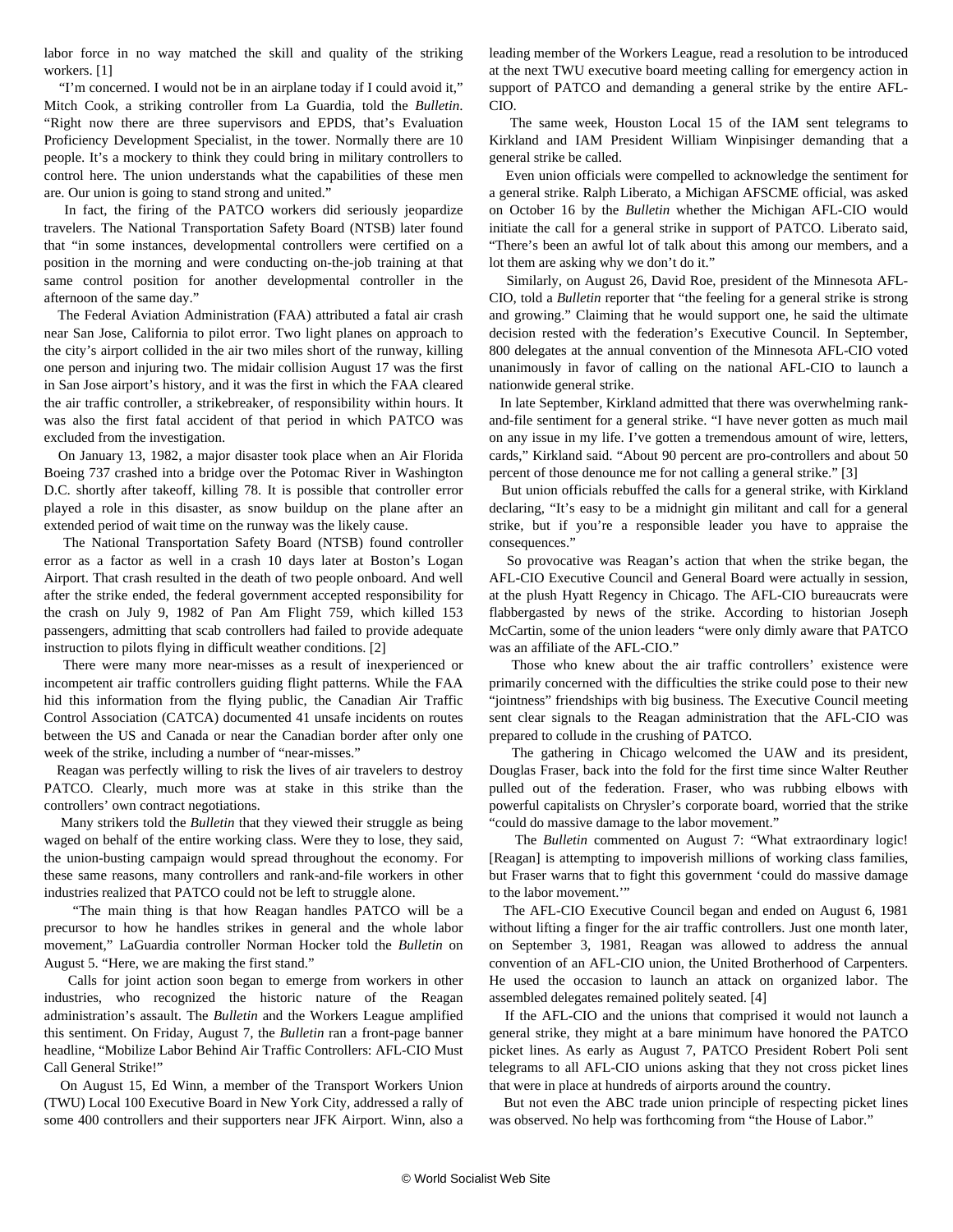struck or even observed picket lines—the airline mechanics, the pilots, the flight attendants, the baggage handlers—the position of PATCO would have been immeasurably strengthened. The two most important unions in the airline industry, the International Association of Machinists (IAM) and the Air Line Pilots Association (ALPA), were the most critical to the strike's fate. Even without a general strike, actions by the IAM and ALPA would have by themselves defeated the union-busting campaign, as a Reagan Transportation Department official later recalled. "Had the machinists gone out, we couldn't have withstood it," he admitted. "It would have closed every single airport." [5]

 Winpsinger of the IAM, a self-avowed "socialist" and supposedly a militant, offered rhetoric about respecting picket lines. And though some IAM locals initiated slow-downs, Winpisinger and the international union went no further than words.

 Interviewing Winpisinger, a reporter for the *Bulletin* asked if he had any intention of calling a support strike among his members in the airline industry. "It would be committing suicide for 40,000 of my members," Winpisinger stated. "It might even be sounding the death knell of the whole union."

 J.J. O'Donnell of ALPA did not even bother with the pretense of supporting the strike. He let the AFL Executive Council know that he would not call on his members to honor PATCO picket lines. Indeed, O'Donnell consciously worked to defeat the strike, vocally disputing PATCO's claims that the controllers' firing made air traffic less safe. This position was contradicted by a safety commission of his own union that found "a definite safety hazard" created by unqualified controllers. [6]

 In fact, ALPA did not even have to violate federal labor laws to support the strike. Federal Aviation Regulation 91.3 ensures that pilots have the final say-so on whether they believe flying conditions are unsafe.

 O'Donnell was, in fact, receiving regular, confidential reports from his own Air Traffic Control Committee warning of the serious "safety impact" of fatigue among overworked replacement controllers and of "higher potential danger." One pilot had written to the committee that "the possibility of a controller detecting a pilot deviation in time to prevent a safety hazard is remote." These warnings continued. ALPA only had to publicize them among its own rank and file to trigger what would have been, in effect, a sympathy strike.

 Instead, O'Donnell brazenly lied to his own membership, declaring on August 19, "I can say without equivocation the air traffic control system in this country is safe. If it were not safe, we would be the first to speak out." That very day, two general aviation planes collided near San Jose, California, killing the pilot of one.

 O'Donnell's scabbing operation against PATCO was part and parcel of the attack he was waging on his own pilots. Even as the air traffic controllers launched their strike, O'Donnell was negotiating wage cuts of 10 percent for Pan Am pilots and a 30 percent increase in flying time per month for United Airlines pilots. In 1983, Reagan rewarded O'Donnell for services rendered by naming him assistant secretary of labor.

 The collusion of the AFL-CIO with Reagan was unknown to controllers at the time. But as early as August 13, Kirkland sought secret backchannel negotiations with the White House. On August 14, he sent a proposal through Senate Majority Leader Howard Baker offering the firing of Poli, union leaders and militant controllers. Rehired workers would be forced to pay a fine and reaffirm their no-strike oath. Reagan, in return, would offer a face-saving "fact-finding" commission to investigate union grievances.

 Union workers were "unaware of these secret machinations," McCartin writes. While Kirkland worked behind the scenes to undermine the strike, the historian adds, "rank-and-file members of the AFL-CIO received little direction regarding how to respond to the very public breaking of a

 Kirkland declared, "Member unions will have to decide for themselves what to do. I am not going to make that appraisal." [7]

 The full depths of the unions' treachery may never be fully known, but it can be safely assumed that Reagan proceeded in his firing of the PATCO workers with direct assurances that the AFL-CIO would prevent sympathy actions. One example of likely collusion emerged only years after the strike. Albert Shanker, president of the American Federation of Teachers (AFT), and Leon B. Applewhaite of the Federal Labor Relations Authority had an unpublicized dinner in September 1981, at which the PATCO case was discussed, in probable violation of federal labor law. Applewhaite wound up ruling in favor of PATCO's decertification. [8]

 The perspective of the AFL-CIO, to pressure Democratic politicians, served only to demoralize the strikers and disorient the broader working class. There were some vague pronouncements of sympathy for the air traffic controllers from Democrats, but just as many condemned the strike. Detroit's Democratic Mayor Coleman Young, held up by the UAW in particular as a "friend of labor" and a former autoworker himself, accused the strikers of "holding the nation hostage" over "outrageous" demands, going so far as to call Reagan a "hero" for standing up to PATCO.

 The Reagan administration feared that international trade unions would support PATCO. But the strike was an object lesson in the failure of international collaboration among the various nationally-based unions—though air traffic control was, by the very nature of the work, a globalized industry, and though controllers in other countries could count on being confronted soon enough with whatever concessions Reagan forced on their American brothers.

 The failure to act by air traffic controller unions in other countries came in spite of broad support for PATCO among rank-and-file controllers internationally, who were struggling against similar conditions. Canadian, Mexican, German, British, French and Australian controllers had, during the 1970s, waged strikes, sickouts and slowdowns.

 Indeed, in the first days of the PATCO strike, Canadian controllers in the Canadian Air Traffic Controllers Association (CATCA) refused to handle US-bound flights crossing Canadian airspace from the Atlantic, declaring the American system unsafe. The Canadian government, prodded by the Reagan administration, pressured the Canadian controllers into compliance, and CATCA called off its boycott on August 12, before another sympathy boycott by Portuguese controllers on August 16 could take effect. For some time, the Portuguese controllers refused to handle flights to the US. Spanish controllers initiated a sympathy slowdown. Some US flights from Australia were also suspended.

 Despite the cave-in by their unions, controllers in Europe, Japan and Australia continued to make donations to PATCO.

 The body of various national controllers unions, the International Federation of Air Traffic Controllers' Associations (IFATCA), responding to demands from members for support to PATCO, called for an emergency meeting to be held on August 22 in Amsterdam. PATCO, however, had withdrawn from the organization years earlier, a reflection of the extreme nationalism of the American trade unions.

 On August 13, in advance of the planned emergency meeting, IFATCA decided to delay indefinitely a planned sympathy boycott of US-bound flights, an action that also would have defeated Reagan. At the meeting itself, no majority for a boycott could be reached.

 Within the US, the massive Solidarity Day rally in Washington showed that there existed in the working class the desire to fight Reagan's policies. It was not the only manifestation of working-class resistance.

 A Labor Day demonstration against Reagan in New York City on September 7 drew 250,000. On September 8, 22,000 Philadelphia public school teachers went on strike against concessions demands and in defiance of arrests and back-to-work injunctions. Earlier in the year, some 6,000 coal miners and their families had demonstrated in Washington